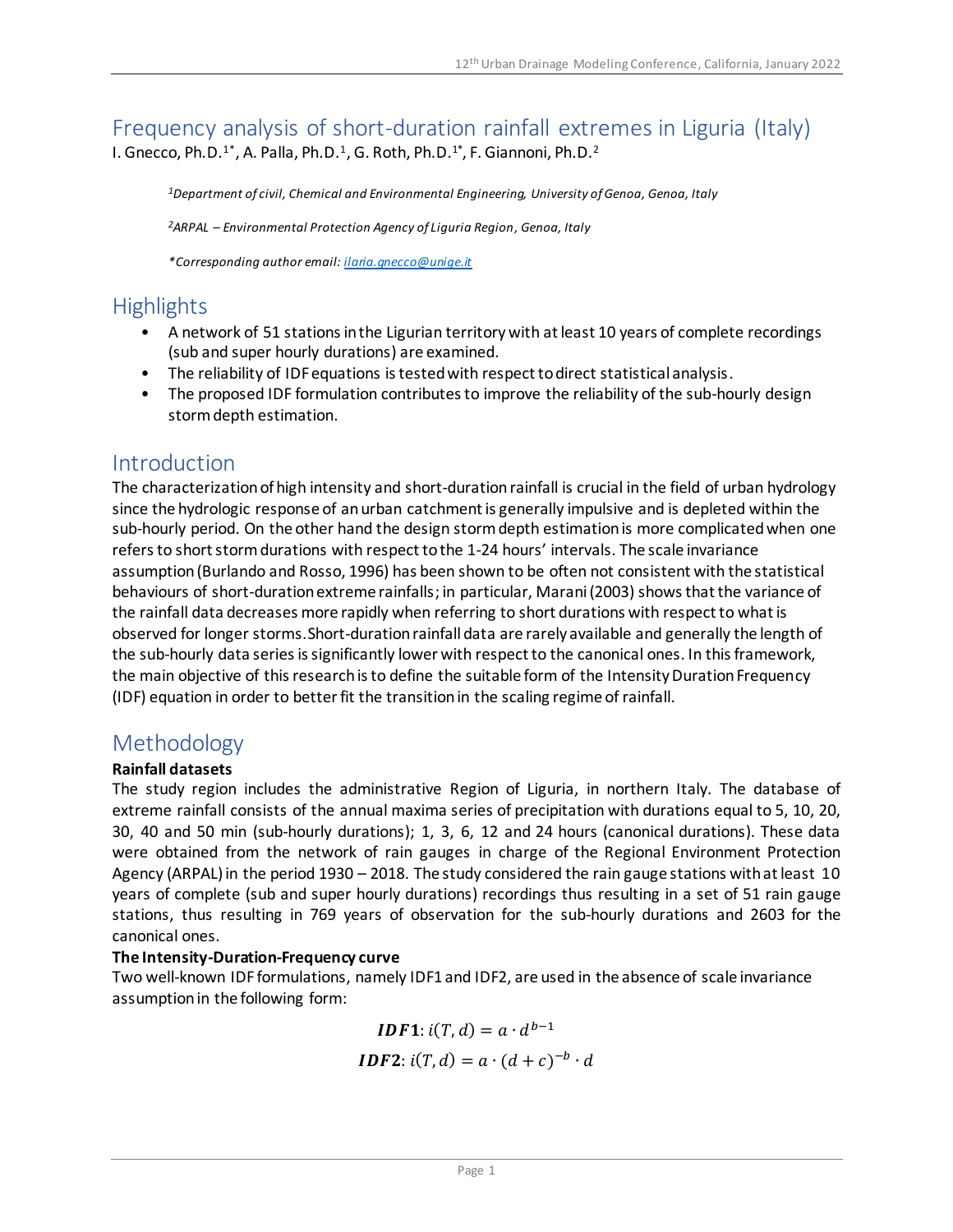where  $i(T, d)$  is the T-ennal quantile of the rainfall intensity for a duration d; where  $a, b$  and c are the parameters fitted according to the least square method, independently for each return period  $T$ , by using quantiles estimated by direct analysis referred to the canonical durations.

Two different formulations of IDF curves that are characterized by a three parameters formulation in the sub-hourly intervals and a two parameters formulation for the super-hourly intervals, are investigated in the present study. The proposed IDF curves, namely IDF3 and IDF4, are defined, according to the scale invariance assumption, in the average form as follow:

**IDF3,IDF4**: 
$$
i(d) = \begin{cases} i_0 \cdot (1 + Bd)^{\beta} & \text{for } d \le 1 \text{hour} \\ a_1 \cdot d^{n-1} & \text{for } d > 1 \text{ hour} \end{cases}
$$

where  $i_0$ ,  $B$  and  $\beta$  are three parameters in the field of sub-hourly duration,  $a_1$ is the expected value of the maximum annual rainfall depth for the hourly duration and  $n$  is the scale exponent according to the scale invariance approach in the field of the canonical duration.

The frequency growth factor K(T) is used then as a simple multiplicative factor of the above defined average relations and it has been evaluated in the field of the canonical durations according to the General Extreme Value distribution model.

In the IDF3 approach the estimation of the parameters is carried out by requiring that the overall average intensity-duration function (i.e. referred to sub and super hourly durations) is continuous and derivable for the duration equal to 1 hour, thus the IDF3 formulation requires the estimation of the parameter  $a_1$  and  $n$  in the field of canonical durations while as for the sub-hourly curve the formulation shows a single parameter  $B$  to be estimated. The parameters estimation is carried out with the least square method.

In the IDF4 approach the estimation of the parameters is carried out by requiring that the overall average intensity-duration function is continuous for the duration equal to 1 hour. Furthermore, for the parameters' estimation the average rainfall intensity equation is formulated in a dimensionless form,  $i_d(d)$ , by referring to the expected value  $a_1$ :

$$
i_d(d)=\tfrac{(1+Bd)^\beta}{(1+B)^\beta}
$$

The parameters B and  $\beta$  are estimated by using the least square method with respect to the observed sub-hour rainfall intensity made dimensionless with respect to the expected value  $\widehat{a}_1$  of the hour rainfall depth of the electronic series. The third parameter  $i_0$  is then evaluated by imposing the continuity for the 1-hour duration.

#### **Error metrics**

The capability of the different IDF equations to provide a reliable estimate of the short-duration design storm depth was tested by computing the relative error,  $\varepsilon_j(-)$ , for each *j*-th rain gauge and the subhourly duration of 10, 20, 30, 40 and 50 minutes and the averaged root mean square error,  $\overline{\mathrm{RMSE}}$ (averaged over the whole rain gauges and sub-hourly durations). These reliability indicators are computed by comparing the rainfall depth estimated through the specific IDF functions with the one estimated through the direct statistical analysis according to the procedure illustrated in Di Baldassare et al. (2006).

## Results and discussion

The proposed IDF equations have been estimated for the 51 rain gauges stations, by providing the complete set of parameters for each equation. The reliability analysis is here discussed for a sub-set of sites selected according with the following specific requirements:

• The ratio between the expected values  $a_1$  and  $\widehat{a_1}$  should be close to one;